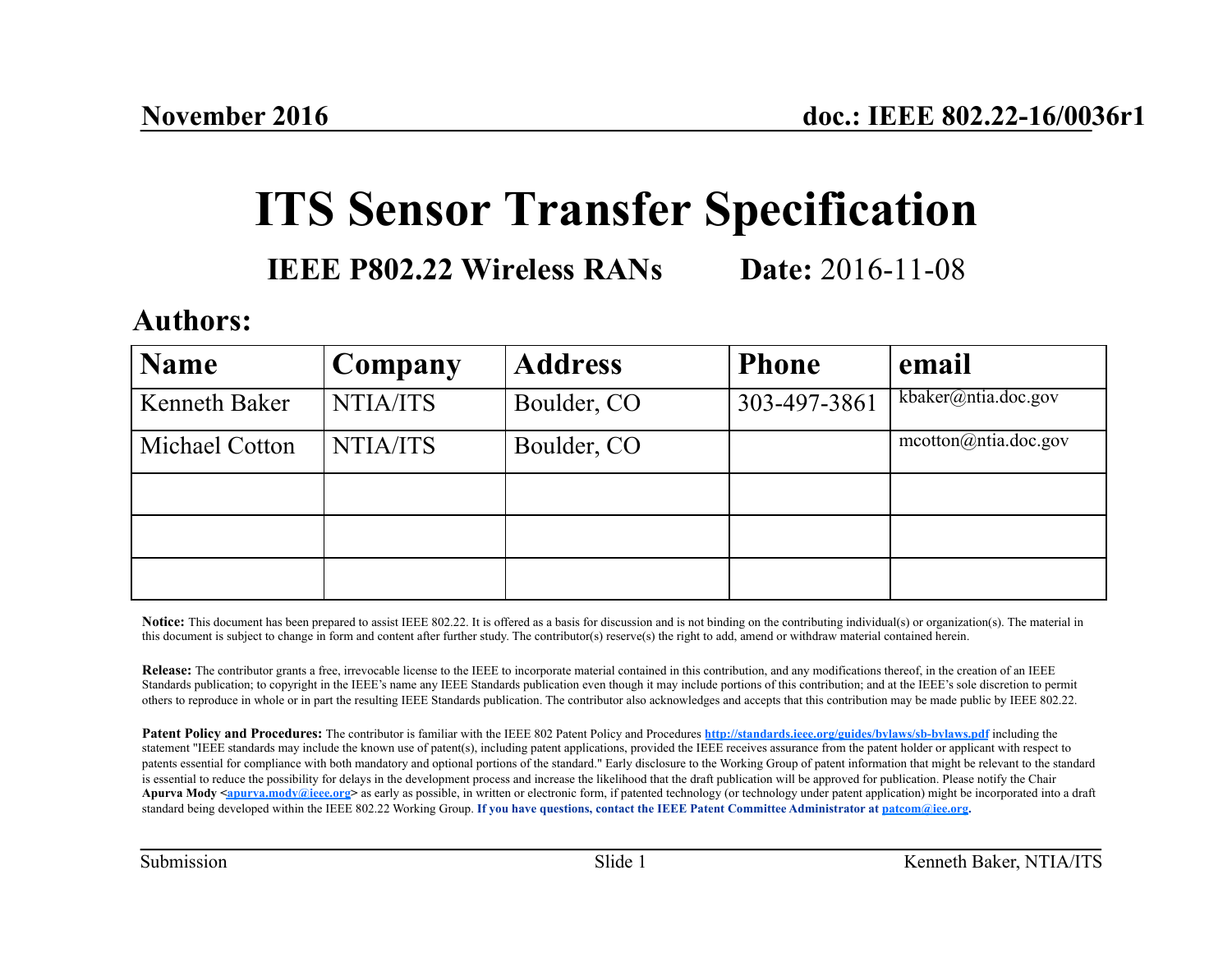## **Abstract**

**This document describes the desired types and functionality of sensors that need to be considered as the transfer specification is defined. The document also contains the current version of the transfer specification as defined and used within the sensing development activities at NTIA/ITS.**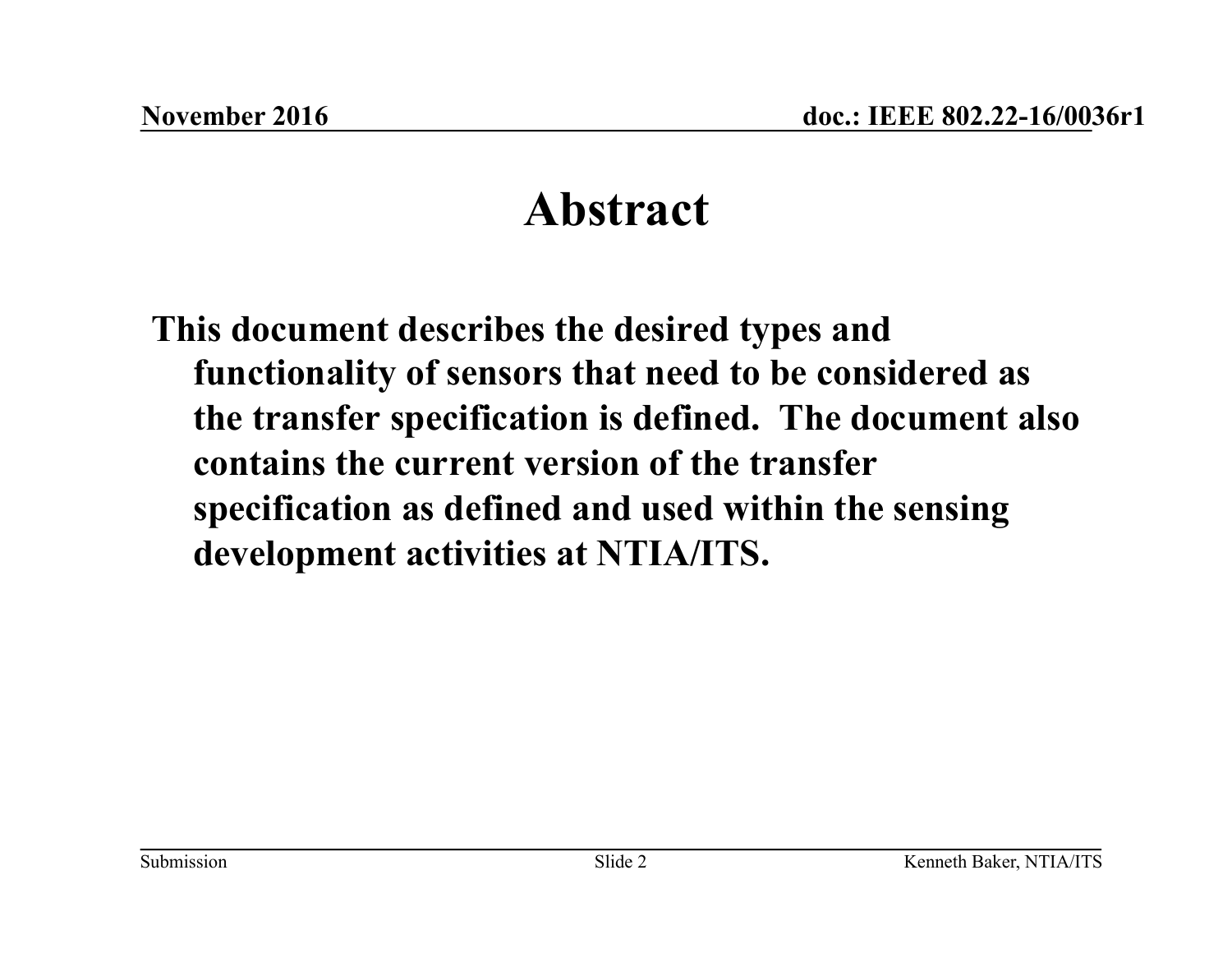## **ITS Sensor Transfer Spec**

**Michael Cotton Kenneth Baker**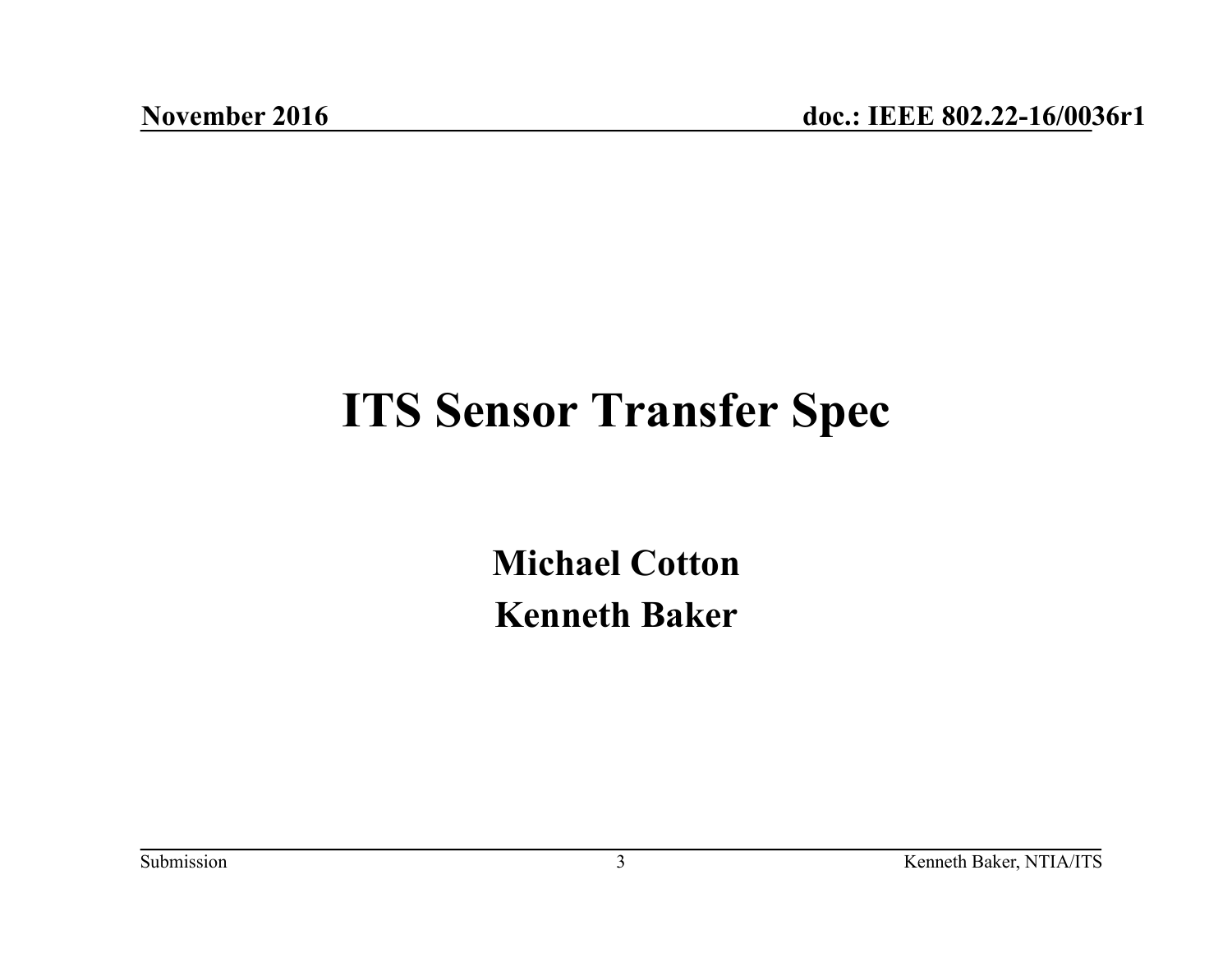# **Transfer Spec Mandate**

- **There is a broad set of missions for sensing networks**
- **There is a broad set of requirements for sensors**
- **Multiple sensor types will be needed at different locations and for different missions**
- **Ergo:**

**The transfer spec must be general enough to accommodate the most basic of sensors as well as the most sophisticated.**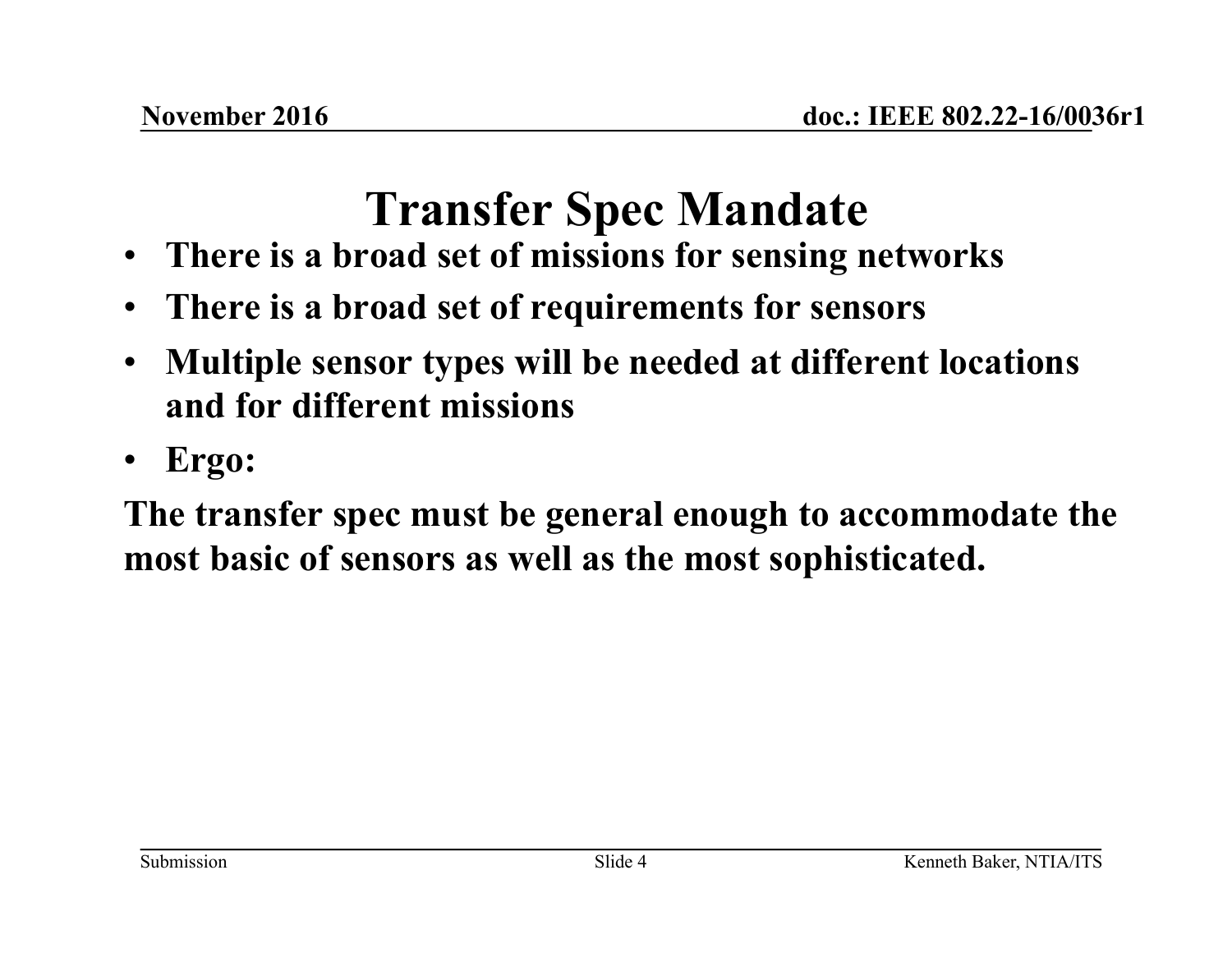### **Classes of Sensors**

- **Network of stationary, single function sensors**
- **Network of mobile, single function sensors** 
	- Live stream
	- Store and forward
- **Network of stationary, programmable sensors** 
	- Adaptive Antenna Control
	- Signal Identification Functions
	- Timing and Emitter Location Functions
	- etc.

#### • **Network of mobile, programmable sensors**

- Live stream
- Store and forward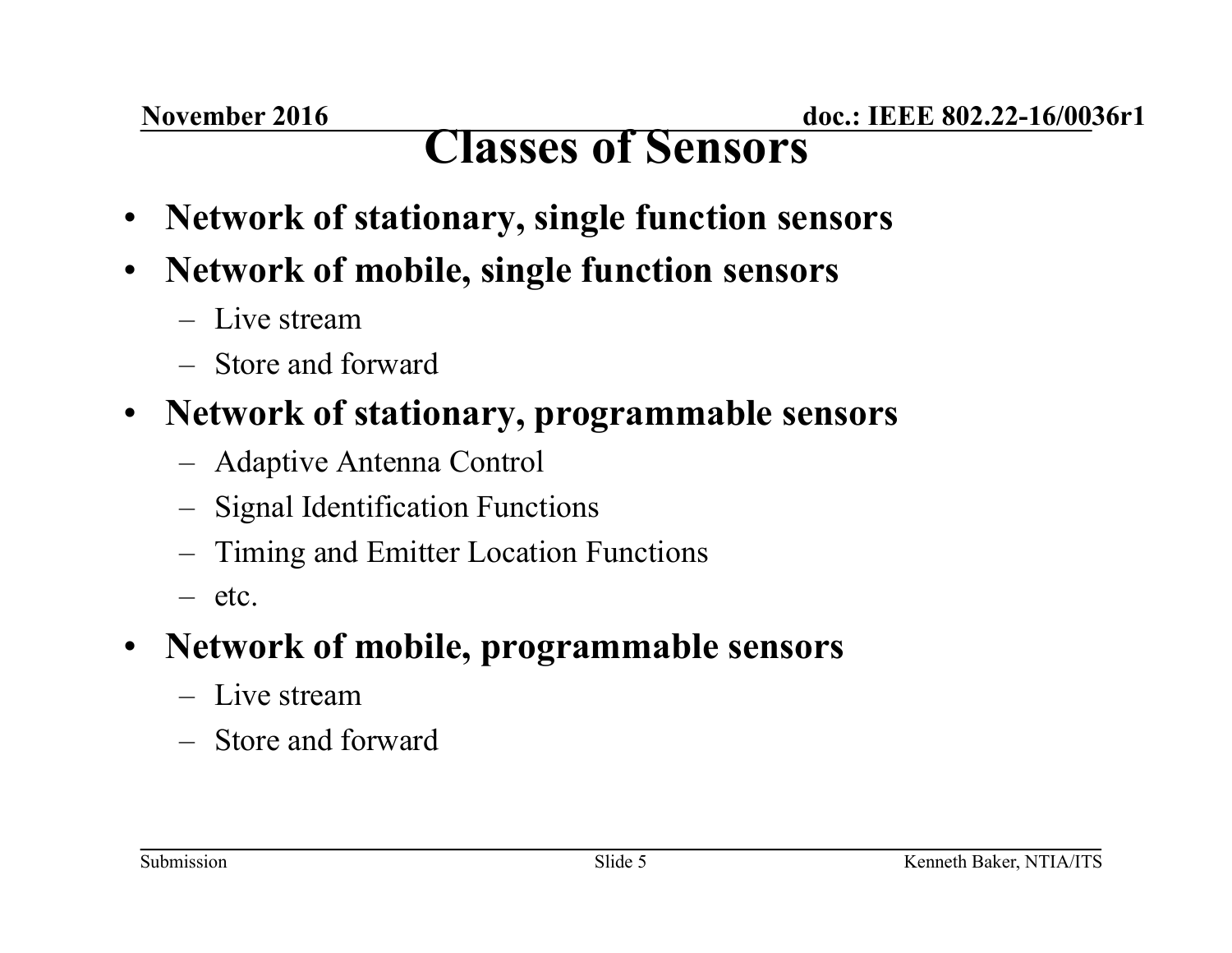#### **Possible Sensor Network Functions**  • **Signal Detection**

- **Signal Identification**
- **Emitter location** 
	- Timing constraints
	- Antenna control

#### • **Emitter tracking**

- Timing constraints
- Antenna control
- **Propagation data and control**
- **Environmental Data**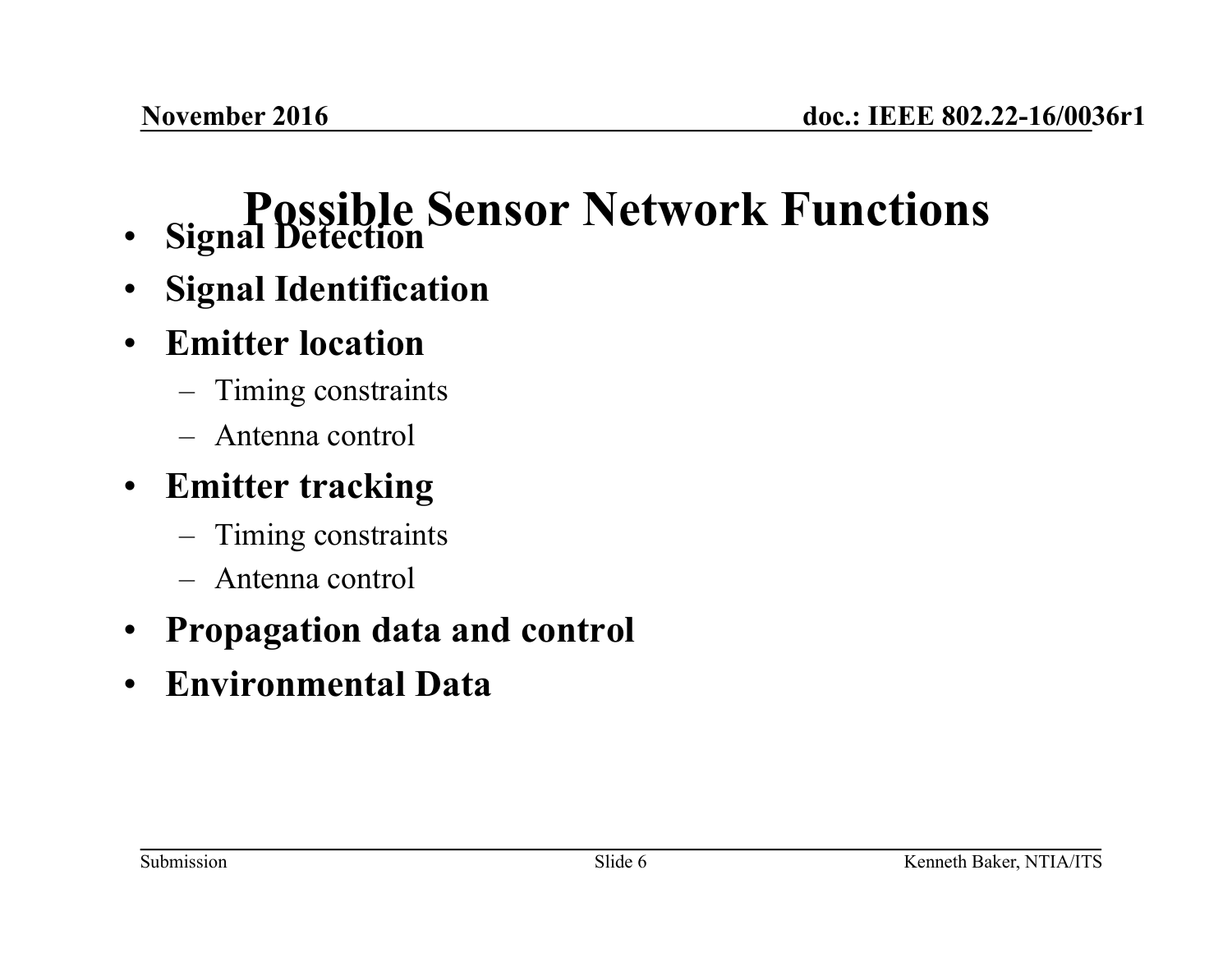# **Transfer Spec Functionality** • **Permit Sensor Control**

- Two way communication
- **Permit Precision Timing of events**
- **Permit real time streaming of data**
- **Enable store and forward connectivity**
- **Permit transfer of location information**
- **Permit various types of data** 
	- PSD
	- I/Q
	- Calibration Data
	- Environmental, etc.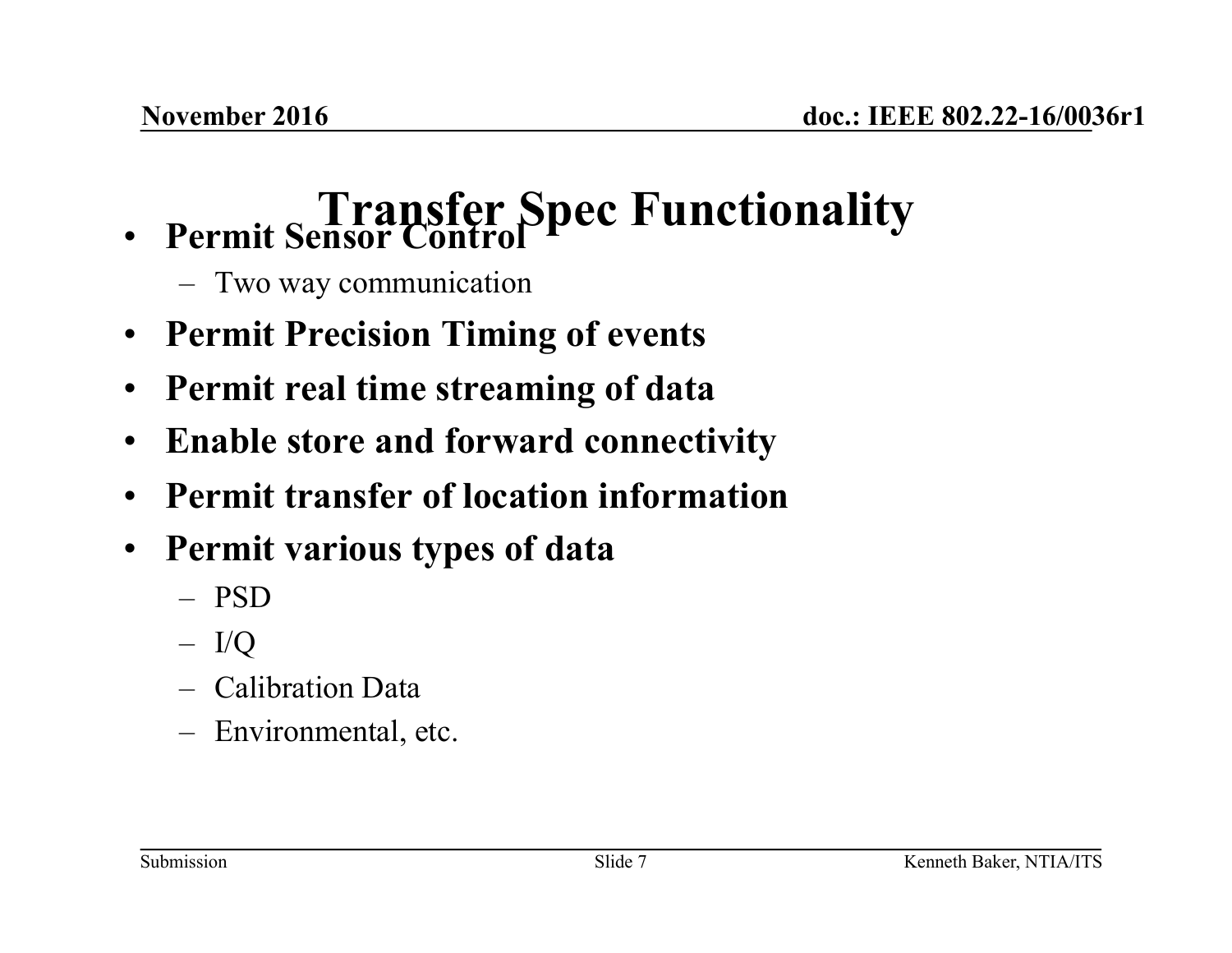# **Existing Standards**

#### • **VITA49**

– No two way communication and control

#### • **IEEE 1900.6**

- Currently under review
- Will likely need modification for our requirements

#### • **802.22.3**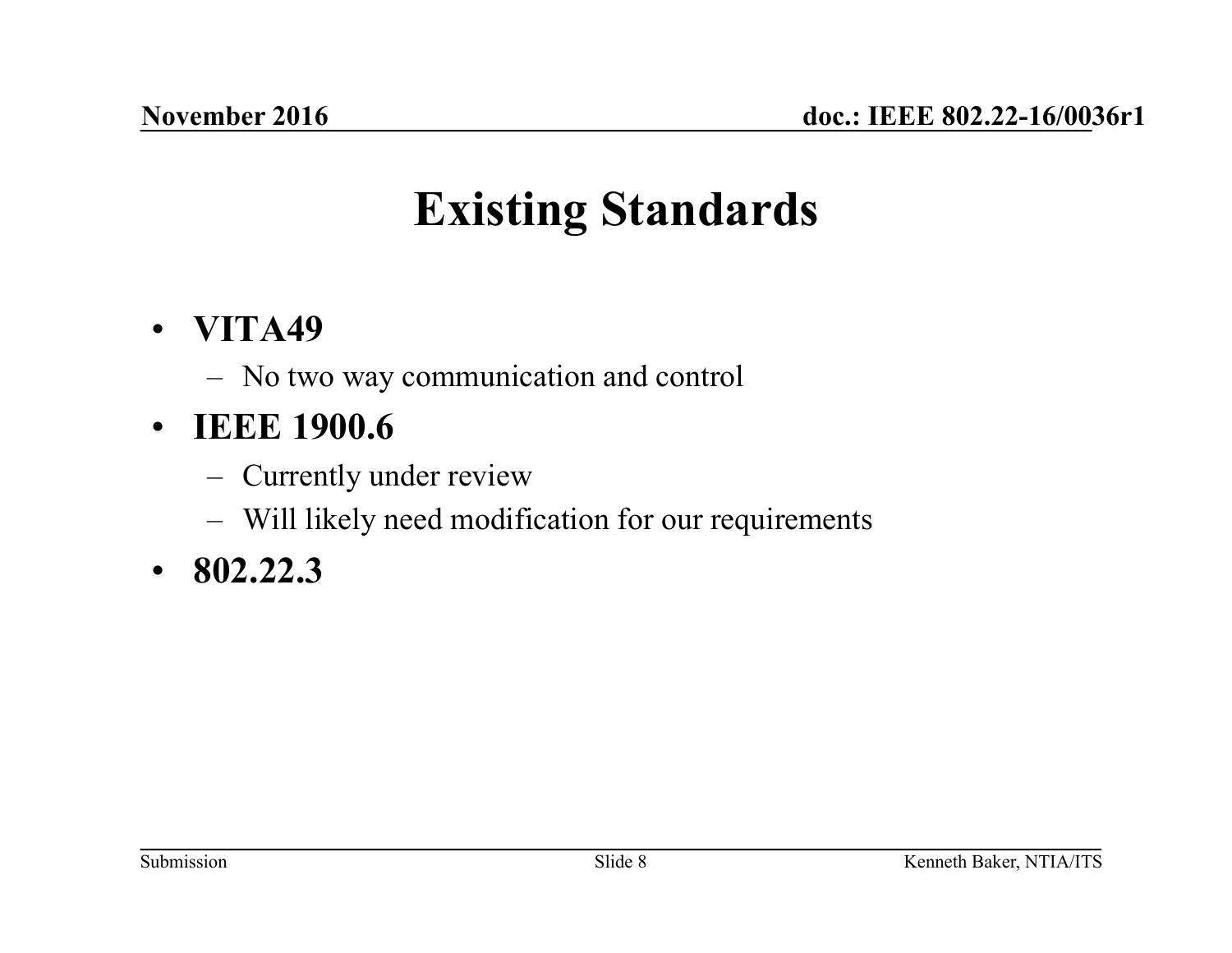## **Current ITS Transfer Spec**

• **JSON based**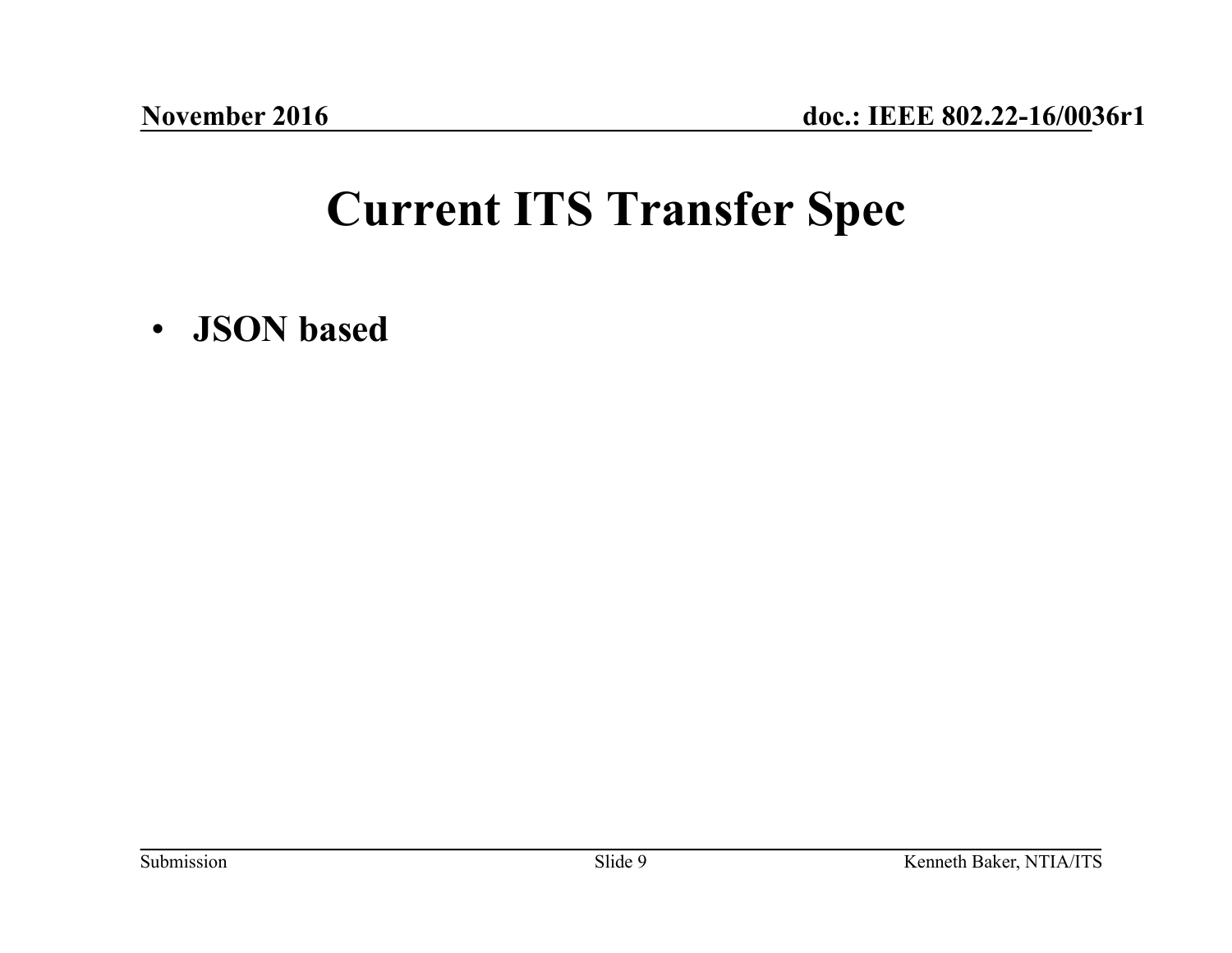#### **November 2016**

**doc.: IEEE 802.22-16/0036r1** 

## **ITS Message Format**

- **Messages in JavaScript Object Notation (JSON)**
- **Example LOC message:**

```
{ 
   "version": "1.0.16", 
   "messageType": "Loc", 
   "sensorId": "101010101", 
   "sensorKey": 846859034, 
   "time": 987654321, 
   "mobility": "Stationary", 
   "environment": "Outdoor", 
   "latitude": 40.0, 
   "longitude": -105.26, 
   "altitude": 1655, 
   "timeZone": "America_Denver" 
}
```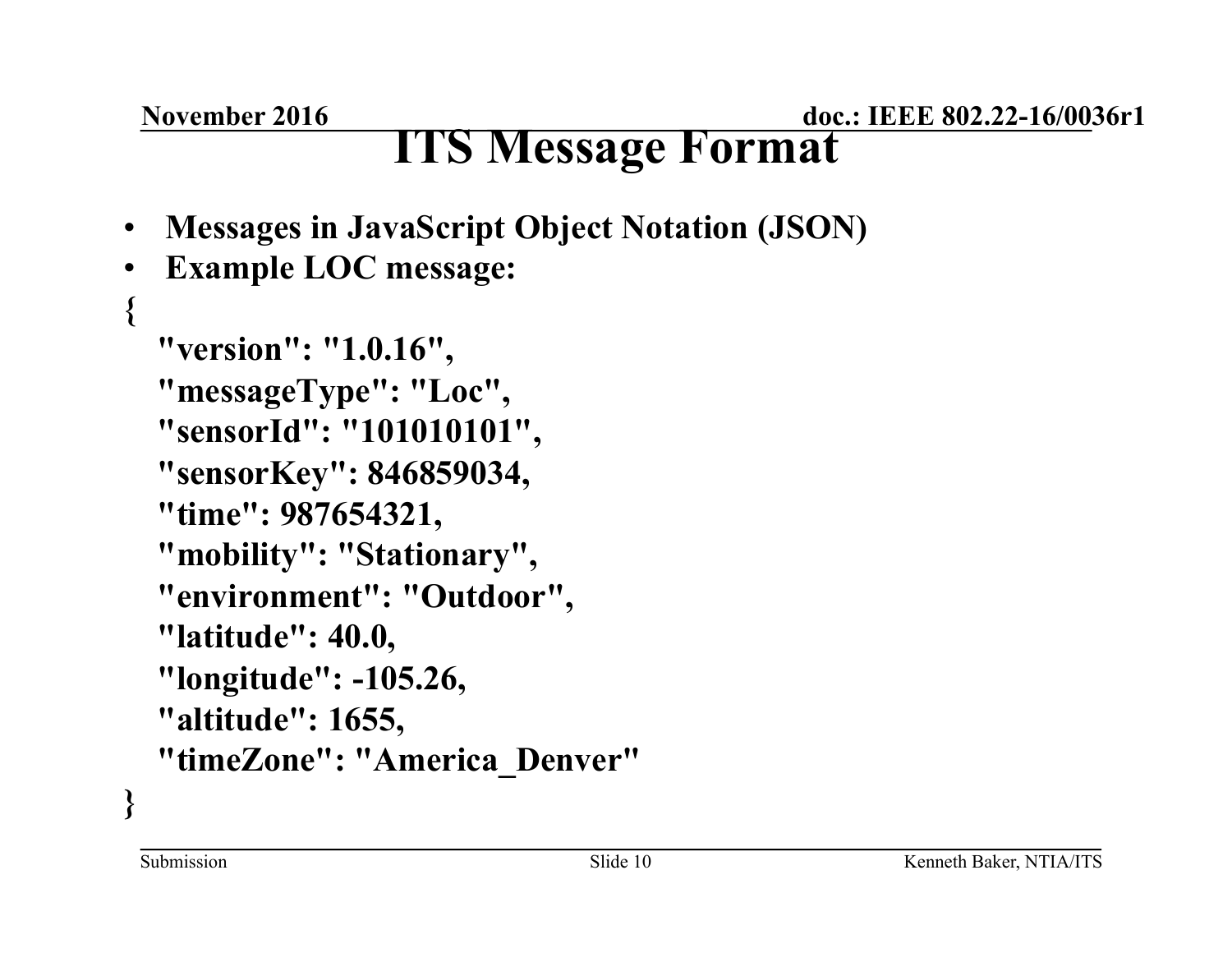# **Required Data Fields**

- **version = Schema/data transfer version with the major.minor.revision syntax [string]**
- **messageType = Type of JSON message ("Sys"| "Loc"| "Data"|"Capture-Event") [string of URL unreserved characters]**
- **sensorId = Unique identifier of sensor [string**
- **sensorKey = Authentication key given out by MSOD [integer]**
- **time = Time [seconds since Jan 1, 1970 UTC] long [integer]**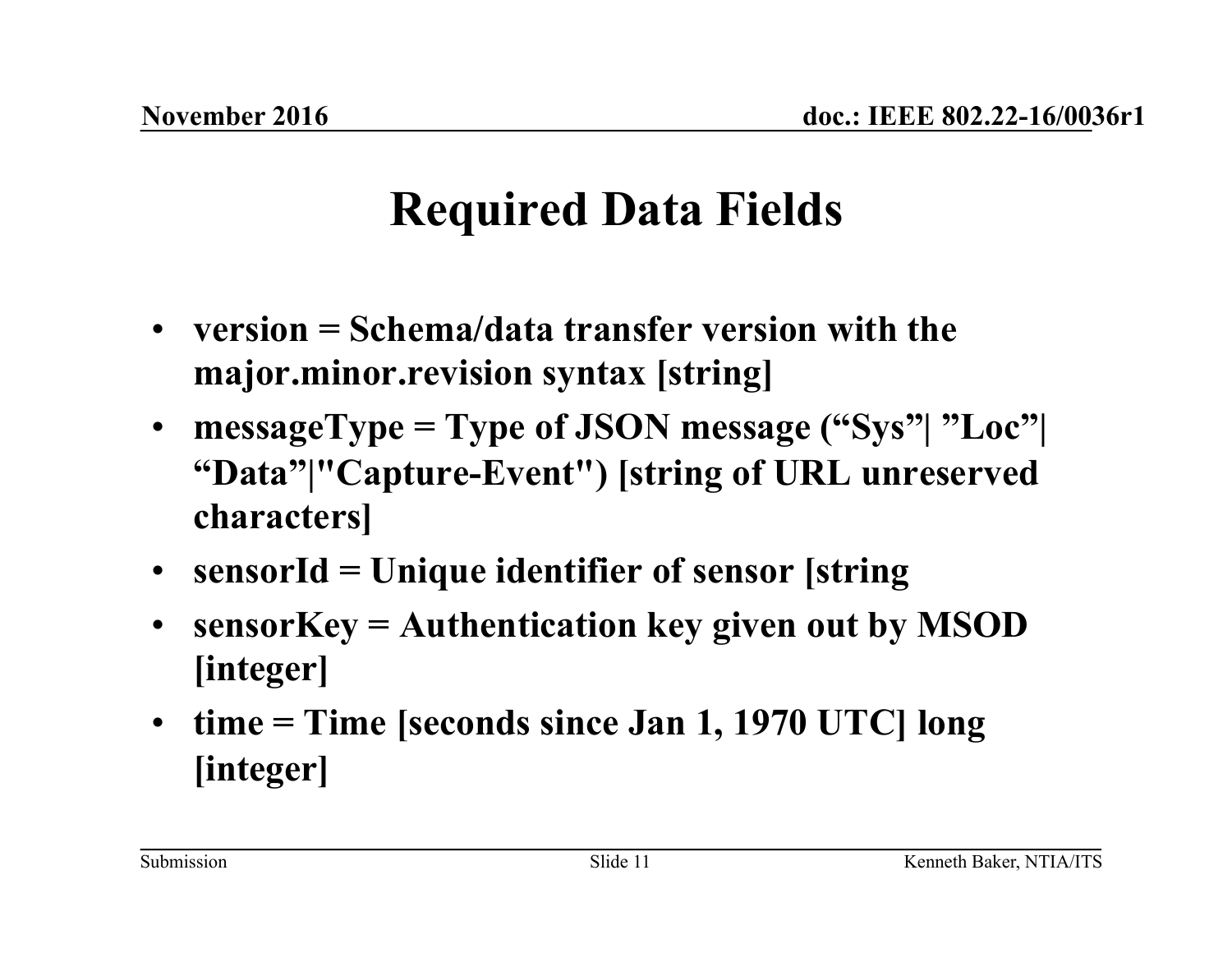## **Current Message Types**

- **Sys Messages**
- **Loc Messages**
- **Data Messages**
- **Capture-Event Messages**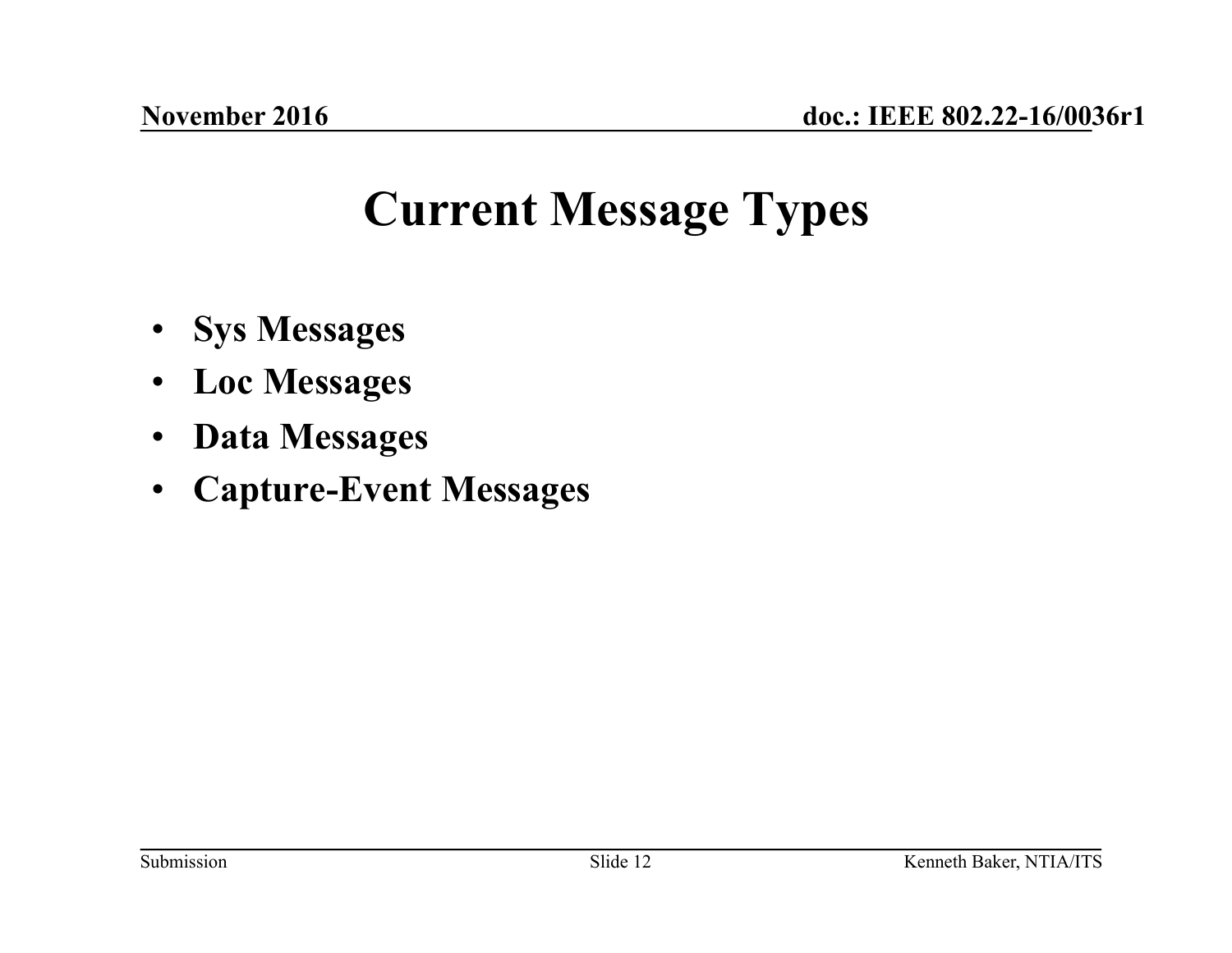### **Sys Messages**

- **Sys (System) message lists the critical hardware components of the sensor along with relevant RF specifications**
- **1. version = Schema/data transfer version with the major.minor.revision syntax [string]**
- **2. type = Type of JSON message ("Sys") [string]**
- **3. sensorId = Unique identifier of sensor [string of URL unreserved characters]**
- **4. sensorKey = Authentication key given out by MSOD [integer]**
- **5. time = Time [seconds since Jan 1, 1970 UTC] long [integer]**
- **6. antenna = data that describes the antenna (see Antenna object below)**
- **7. preselector = data that describes RF hardware components in preselector (see Preselector object below)**
- **8. cotsSensor = data that describes the COTS sensor (see COTSsensor object below)**
- **9. calibration = data structure that describes the calibration measurement (optional, see Cal object below)**
- **If processed = "False", then the data streams are:**

**10a. noiseSourceOnPowers(n) = Raw measured data vector [dBm ref to input of COTS sensor] when known source is on.** 

**11a. noiseSourceOffPowers(n) = Raw measured data vector [dBm ref to input of COTS sensor] when known source is off.** 

• **If processed = "True", then the data streams are:** 

**10b. noiseFigure(n) = Noise figure [dB] referenced to input of preselector.** 

**11b. gain(n) = System gain [dB] referenced to input of preselector**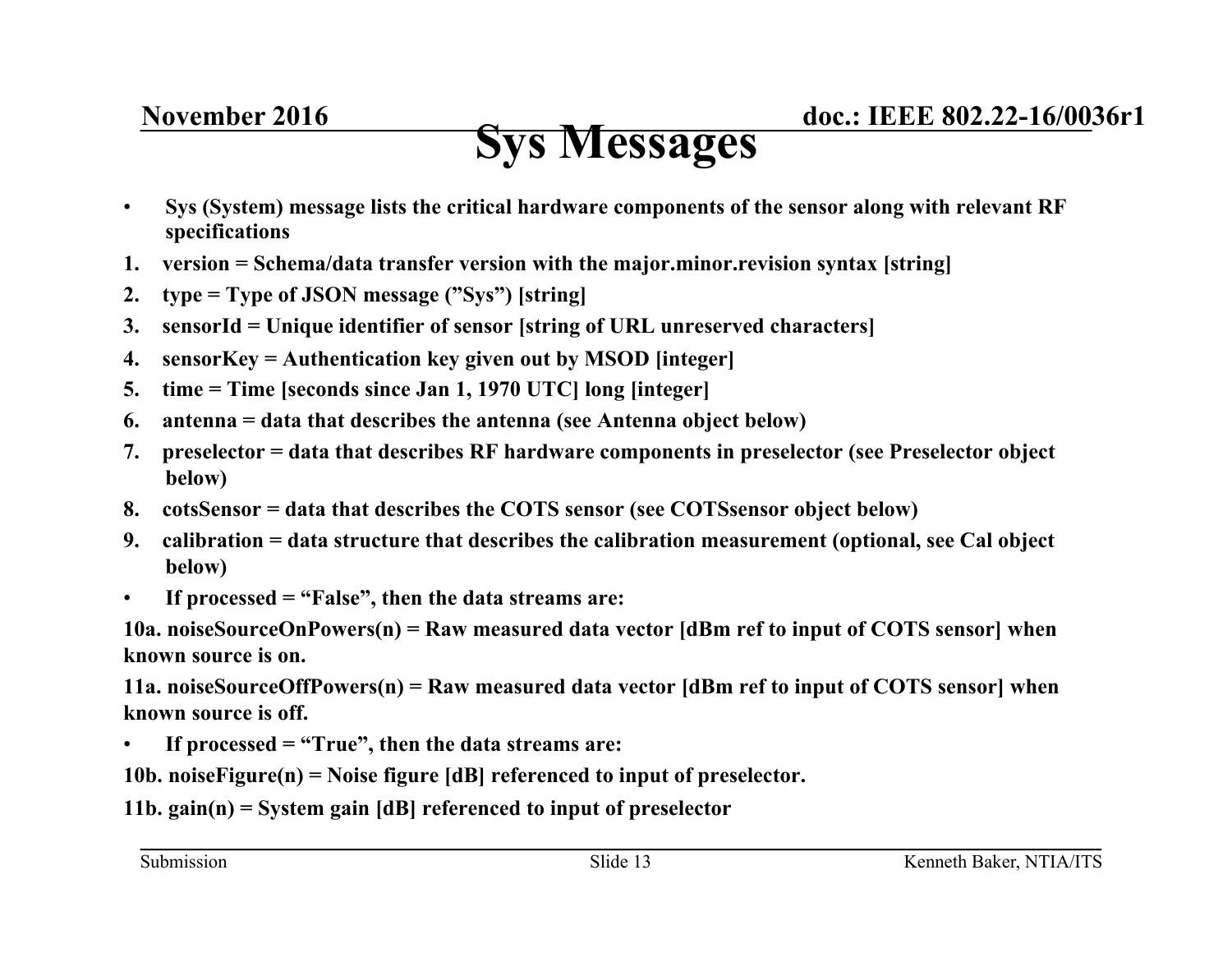### **Loc Messages**

- **The Loc message specifies the geolocation of the sensor.**
- **1. Ver = Schema/data transfer version with the major.minor.revision syntax [string]**
- **2. Type = Type of JSON message ("Loc") [string]**
- **3. SensorID = Unique identifier of sensor [string of URL unreserved characters]**
- **4. SensorKey = Authentication key given out by MSOD [integer]**
- **5. t = Time [seconds since Jan 1, 1970 UTC] [long integer]**
- **6. Mobility = Mobility of sensor ("Stationary"| "Mobile") [string]**
- **7. Lat = angle [degrees N] from equatorial plane (0 360) [float]**
- **8. Lon = angle [degrees E] from Greenwich median (-180 180) ([float]**
- **9. Alt = height above sea level [float]**
- **10. TimeZone = Local time zone identifier ("America/New\_York", "America/Chicago", "America/Denver", "America/Phoenix", or "America/Los\_Angeles") [string]**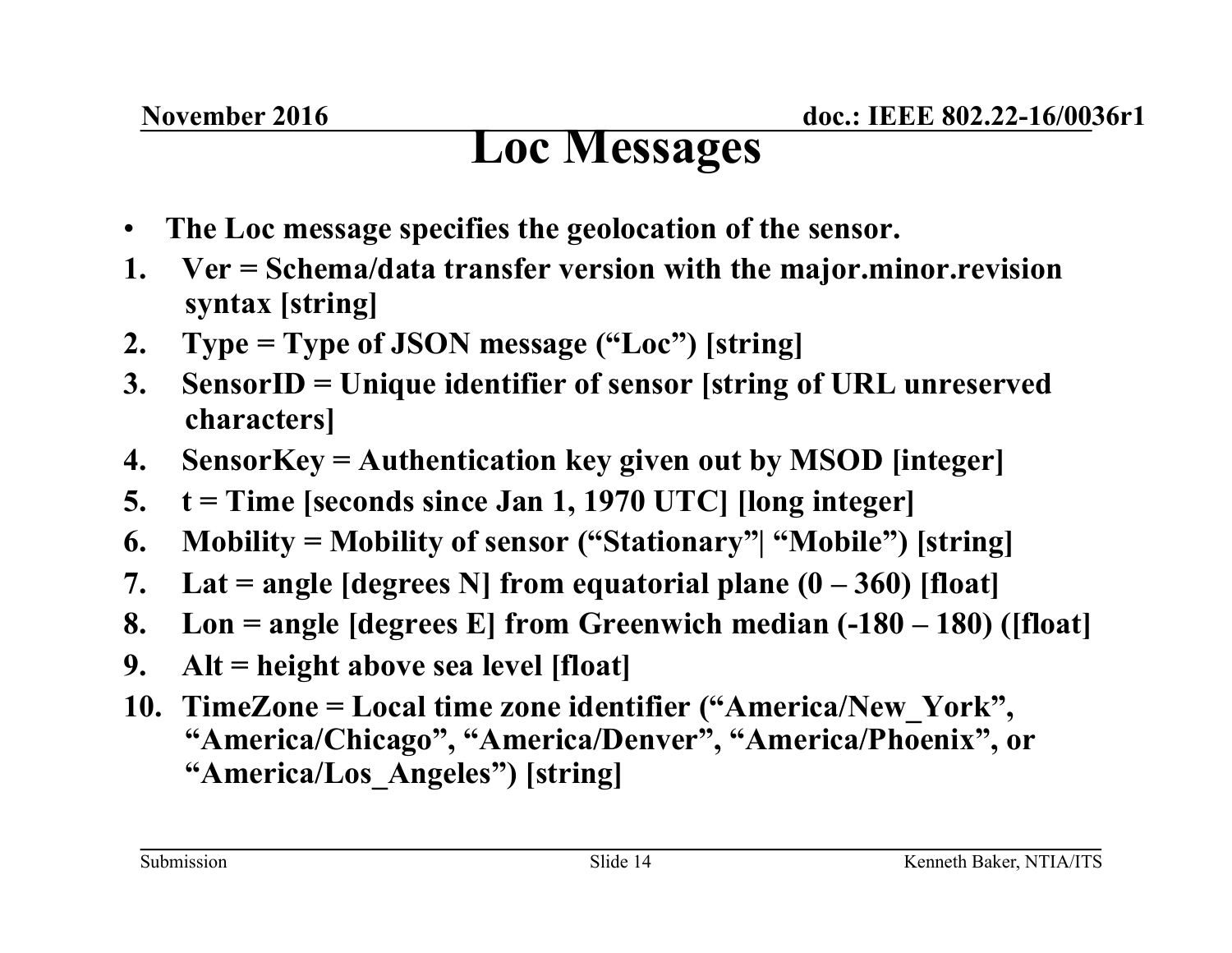#### **November 2016**

### **Data Messages**

- **The Data message contains acquired data from measurements of the environment using an antenna.**
- **1. version = Schema/data transfer version with the major.minor.revision syntax [string]**
- **2. messageType = Type of JSON message "Data" [string]**
- **3. sensorId = Unique identifier of sensor [string of URL unreserved characters]**
- **4. sensorKey = Authentication key for the sensor [string]**
- **5. time = Time [seconds since Jan 1, 1970 UTC] [long integer] in the UTC time zone.**
- **6. sysToDetect = System that measurement is designed to detect ("Radar–SPN43"| "LTE"| "None") [string of URL unreserved characters]**
- **7. sensitivity = Sensitivity of the data ("Low" | "Medium" | "High") [string]**
- **8. measurementType = Type of measurement ("Swept-frequency"| "FFT-power") [string]**
- **9. timeOfAcquisition = Time of 1st acquisition in a sequence [seconds since Jan 1, 1970 UTC] [long integer] in the UTC time zone.**
- **10. acquisitionIndex = Index of current acquisition in a sequence [integer]**
- **11. numOfMeasurements = Number of measurements per acquisition [integer]. Not relevant for streaming transfers (set to -1).**
- **12. timeBetweenAcquisitions = Imposed time between acquisition starts [float]. This is the time between successive Data messages (not relevant for streaming transfers).**
- **13. timeBetweenStreams = Time between spectrums when data is sent as a stream via a tcp socket ( relevant for streaming transfers ).**
- **14. overloadFlag = Overload flag(s) (0 | 1) [integer]**
- **15. detectedSysNosiePowers = Detected system noise power [dBm ref to output of isotropic antenna] [float]**
- **16. comment [string]**
- **17. processed = Indicator on processing of data ("True"|"False") [string]**
- **18. dataType = Data type ("Binary–float32", "Binary–int16", "Binary–int8", "ASCII") [string]**
- **19. byteOrder = Order of bytes for binary data ("Network" | "Big Endian" | "Little Endian" | "N/A") [string]**
- **20. compression = Indicator on compression of data ("Zip" | "None") [string]**
- **21. measurementParameters = Measurement parameters (elements listed in Objects section below)**
- **If processed = "False", then the data stream is**
- **21a. rawMeasuredPowers(n, nM) = Raw measured data vector [dBm ref to input of COTS sensor]**
- **If processed = "True", then the data stream is**
- **21b. measuredPowers(n, nM) = Measured power vector [dBm ref to output of isotropic antenna]**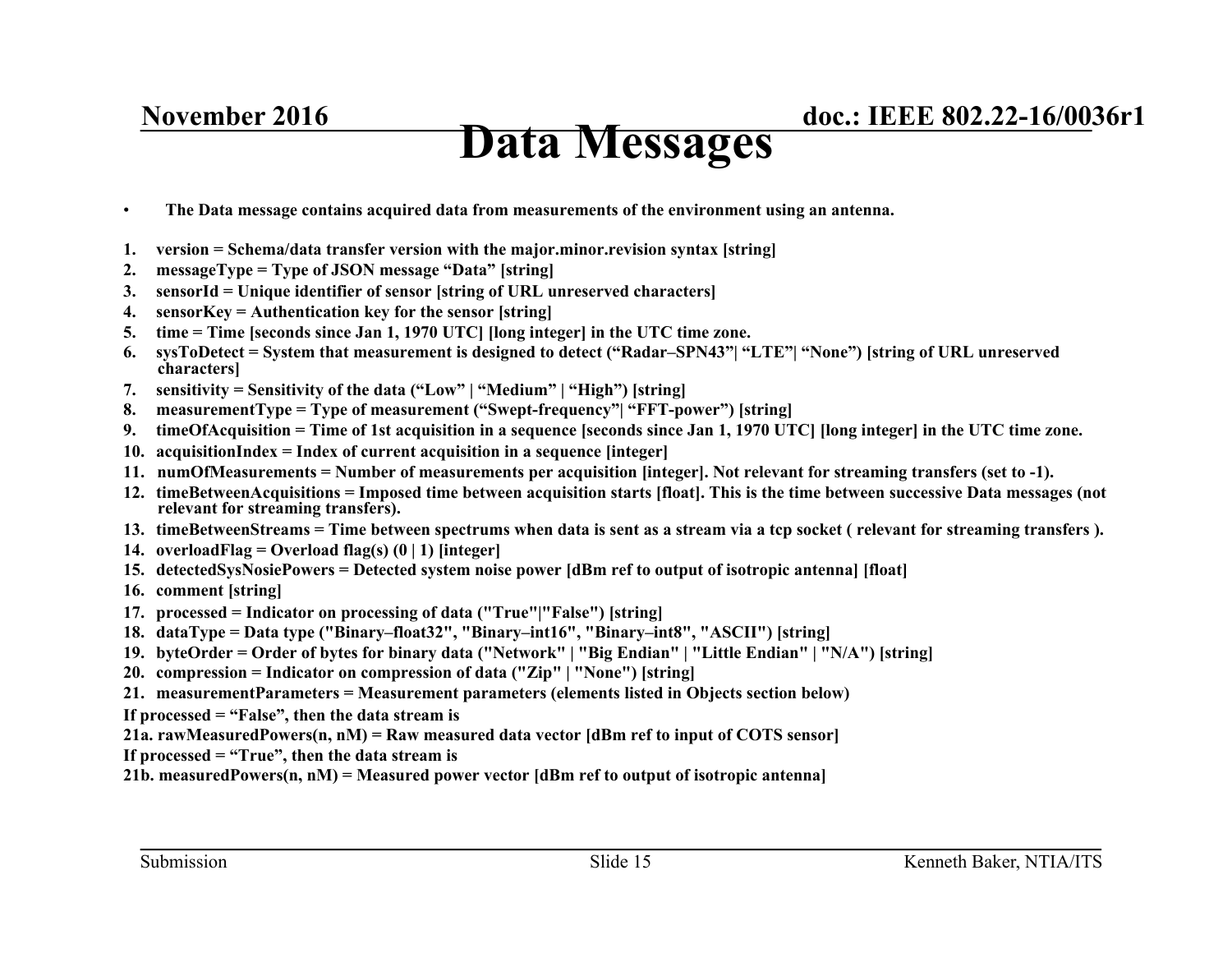#### **November 2016**

**doc.: IEEE 802.22-16/0036r1 Capture-Event Messages** 

- **The Capture-Event Message is used to POST an asynchronous event from the sensor to the server.**
- **1. Ver = Schema/data transfer version with the major.minor.revision syntax [string]**
- **2. Type = Type of JSON message "Capture-Event" [string]**
- **3. SensorID = Unique identifier of sensor [string of URL unreserved characters]**
- **4. SensorKey = Authentication key for the sensor [string]**
- **5. t = Time [seconds since Jan 1, 1970 UTC] [long integer] in the UTC time zone.**
- **6. Sys2Detect = System that measurement is designed to detect ("Radar–SPN43"| "LTE"| "None") [string of URL unreserved characters]**
- **7. Sensitivity = Sensitivity of the data ("Low" | "Medium" | "High") [string]**
- **8. mType = Type of measurement ("I\_Q") [string]**
- **9. DataType = Data type ("Binary–float32", "Binary–int16", "Binary–int8") [string]**
- **10. mPar = Measurement parameters (elements listed in Objects section below)**
- **11. Decode = Detection results (elements listed in Objects section below)**
- **12. sampleCount: Number of captured samples.**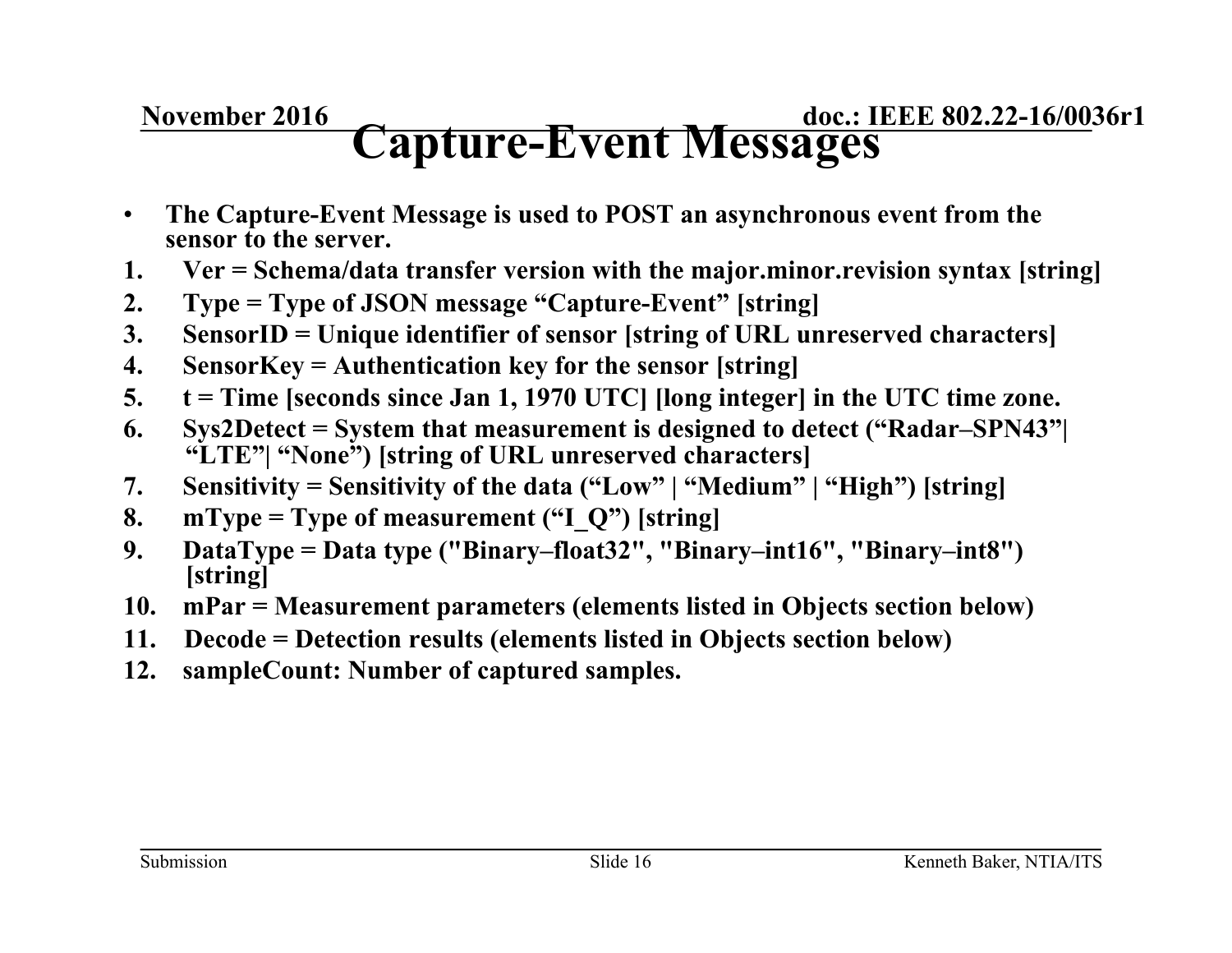# **November 2016 N Object Definitions: Antenna**

- **1. Antenna = antennas parameters with elements**
- **2. Model = Make/model ("AAC SPBODA-1080\_NFi"| "Alpha AW3232") [string]**
- **3. fLow = Low frequency [Hz] of operational range [float]**
- **4. fHigh = High frequency [Hz] of operational range [float]**
- **5. g = Antenna gain [dBi] [float]**
- **6. bwH = Horizontal 3-dB beamwidth [degrees] [float]**
- **7. bwV = Vertical 3-dB beamwidth [degrees] [float]**
- **8. AZ = direction of main beam in azimuthal plane [degrees from N] [float]**
- **9. EL = direction of main beam in elevation plane [degrees from horizontal] [float]**
- **10. Pol = Polarization ("VL"| "HL"| "LHC"| "RHC", "Slant") [string]**
- **11. XSD = Cross-polarization discrimination [dB] [float]**
- **12. VSWR = Voltage standing wave ratio [float]**
- **13. lCable = Cable loss (dB) for cable connecting antenna and preselector [float]**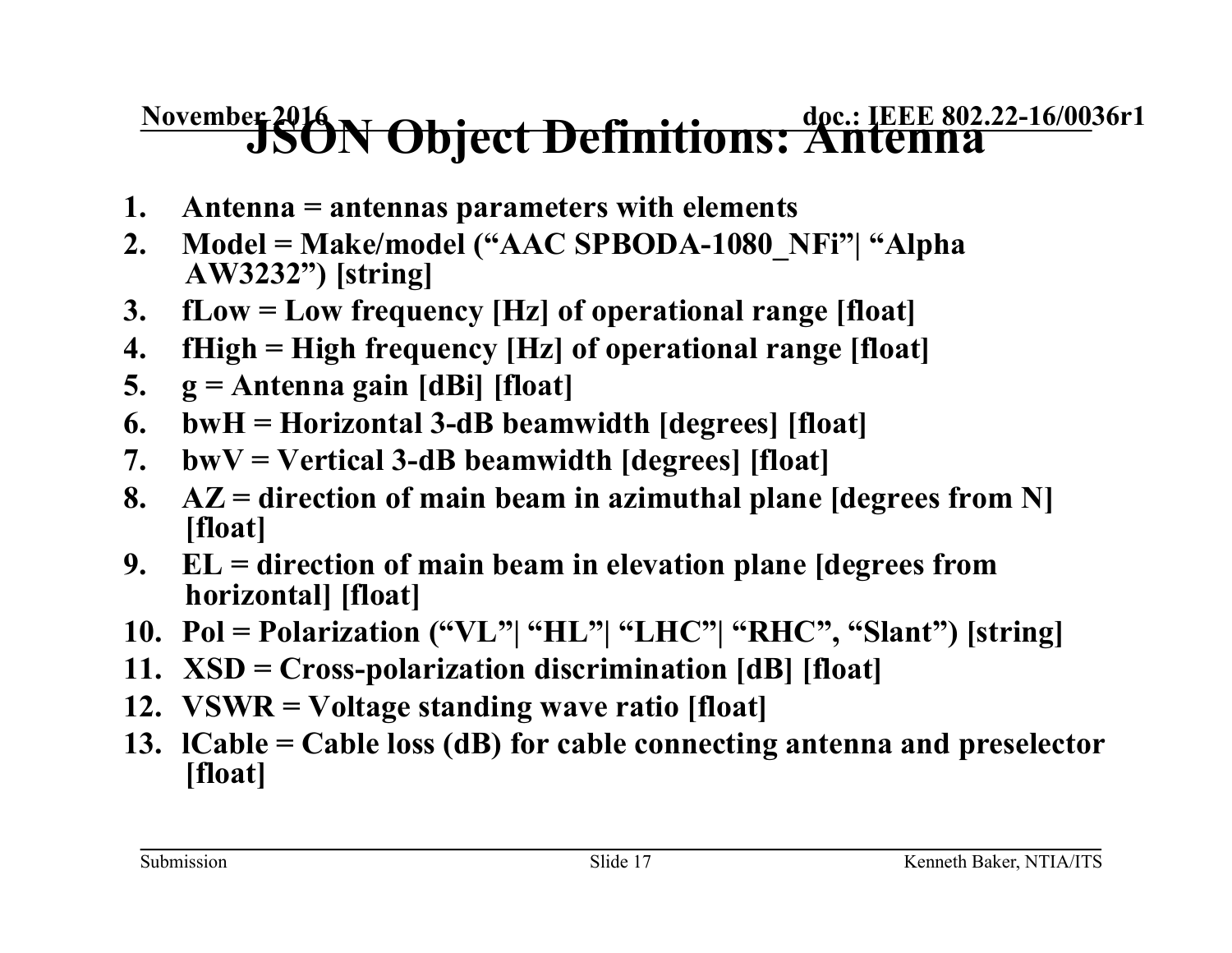# **November 2016 | Object Definitions: Preselector**

- **1. fLowPassBPF = Low frequency [Hz] of filter 1-dB passband [float]**
- **2. fHighPassBPF= High frequency [Hz] of filter 1-dB passband [float]**
- **3. fLowStopBPF = Low frequency [Hz] of filter 60-dB stopband [float]**
- **4. fHighStopBPF = High frequency [Hz] of filter 60-dB stopband [float]**
- **5. fnLNA = Noise figure [dB] of LNA [float]**
- **6. gLNA = Gain [dB] of LNA [float]**
- **7. pMaxLNA = Max power [dBm] at output of LNA, e.g., 1-dB compression point [float]**
- **8. enrND = Excess noise ratio of noise [dB] diode for y-factor calibration**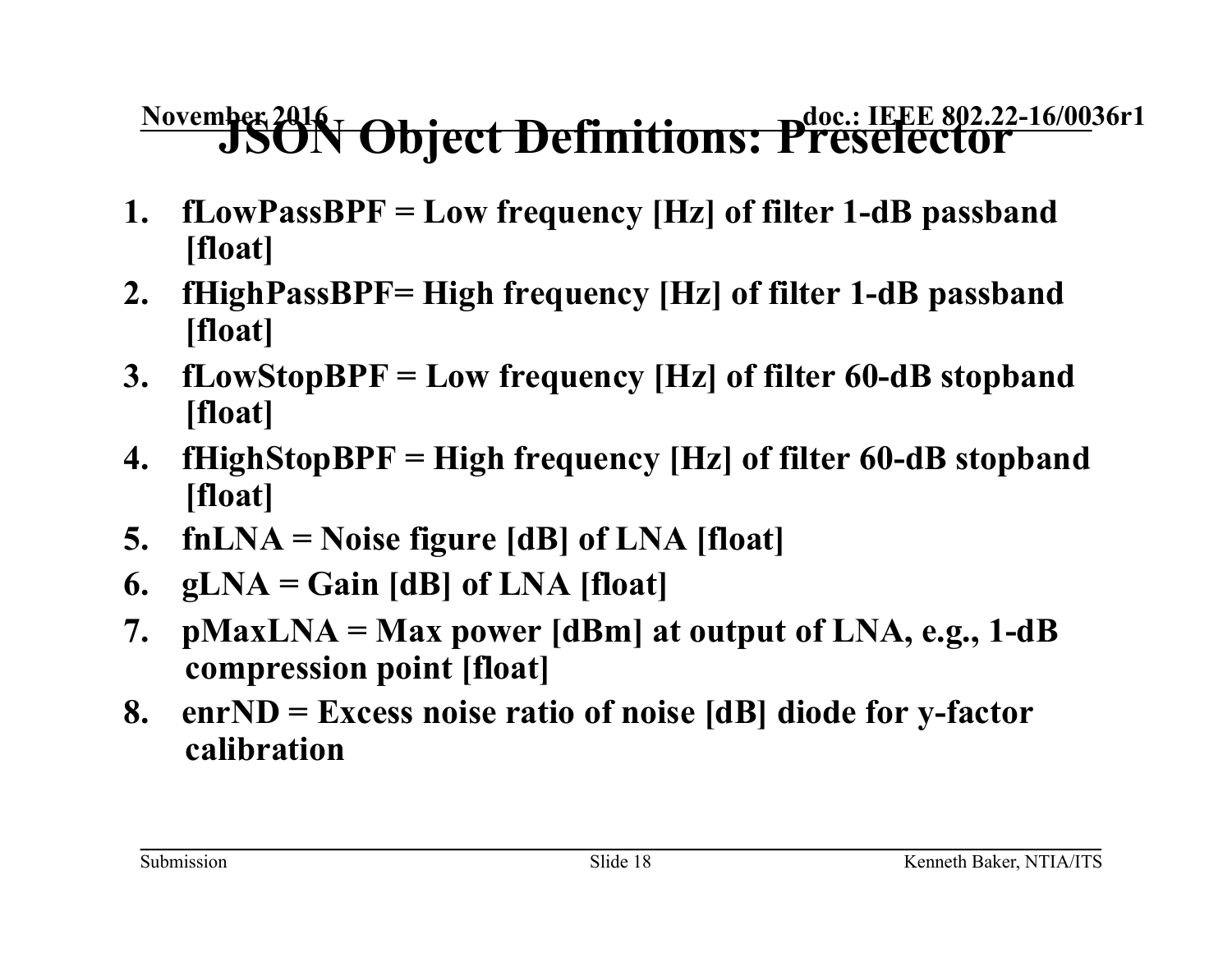# **November 2016 Object Definitions: COTSsensor**

- **1. Model = Make and model ("Agilent N6841A"| "Agilent E4440A"| "CRFS RFeye"| "NI USRP N210"| "ThinkRF WSA5000-108"| "Spectrum Hound BB60C") [string]**
- **2. fLow = LowMinimum frequency [Hz] of operational range [float]**
- **3. fHigh = HighMaximum frequency [Hz] of operational range [float]**
- **4. fn = Noise figure [dB] of COTS sensor in contrast to overall system [float]**
- **5. pMax = Maximum power [dBm at input] of COTS sensor [float]**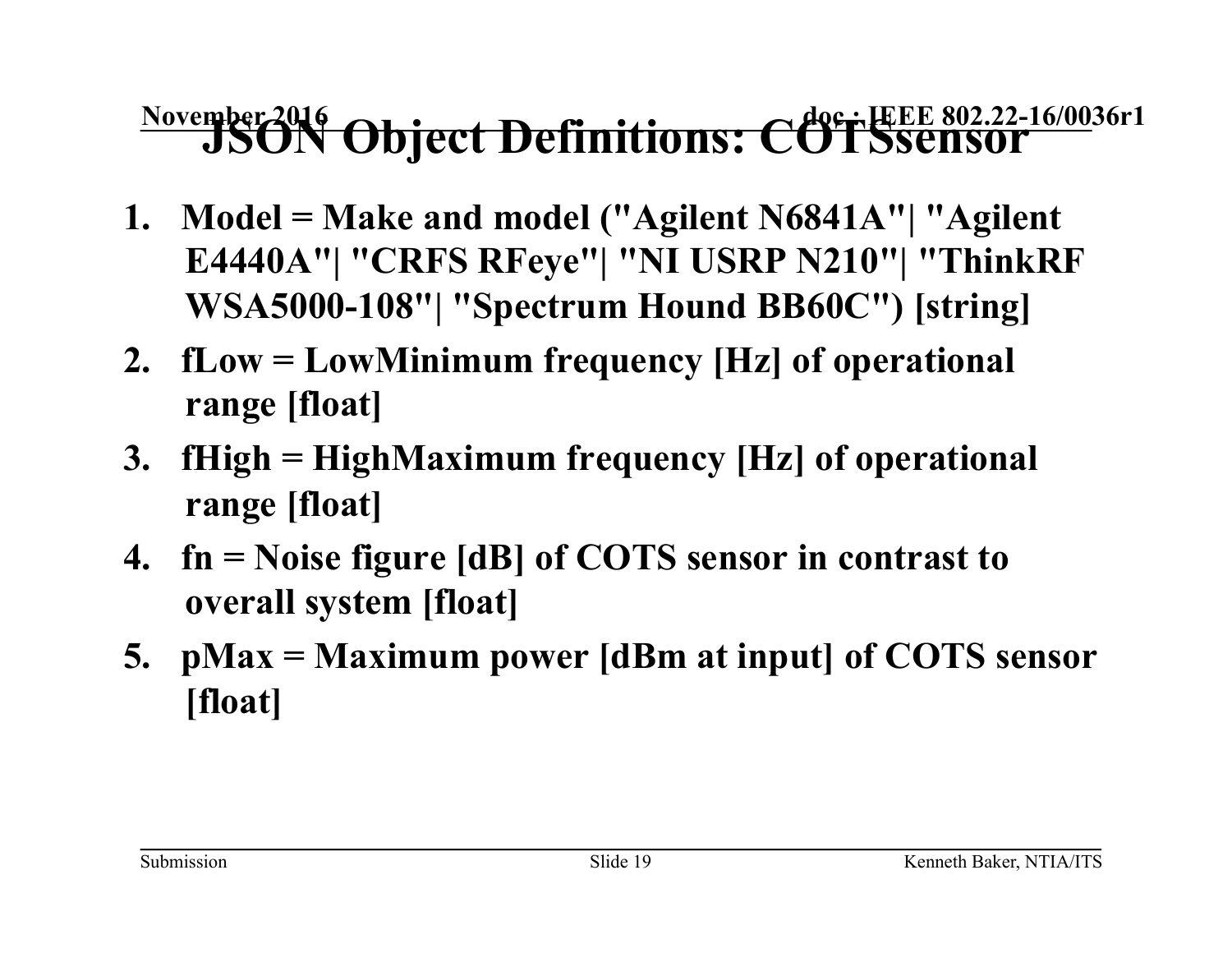# **November 2016 SON Object Definitions: Cal**

- **1. CalsPerHour = Number of cals per hour [float]**
- **2. Temp = Measured temperature inside preselctor [F] [float]**
- **3. mType: Type of measurement ("Swept-frequency", "FFTpower") [string]**
- **4. nM = Number of measurements per calibration [integer]**
- **5. Processed = Indicator on processing of data ("True"| "False") [string]**
- **6. DataType = Data type ("Binary–float32"| "Binary–int16"| "Binary–int8"| "ASCII") [string]**
- **7. ByteOrder = Order of bytes for binary data ("Network", "Big Endian", "Little Endian", "N/A") [string]**
- **8. Compression = Compression of data ("Zip"| "None") [string]**
- **9. mPar = Measurement parameters (elements listed in Objects section below)**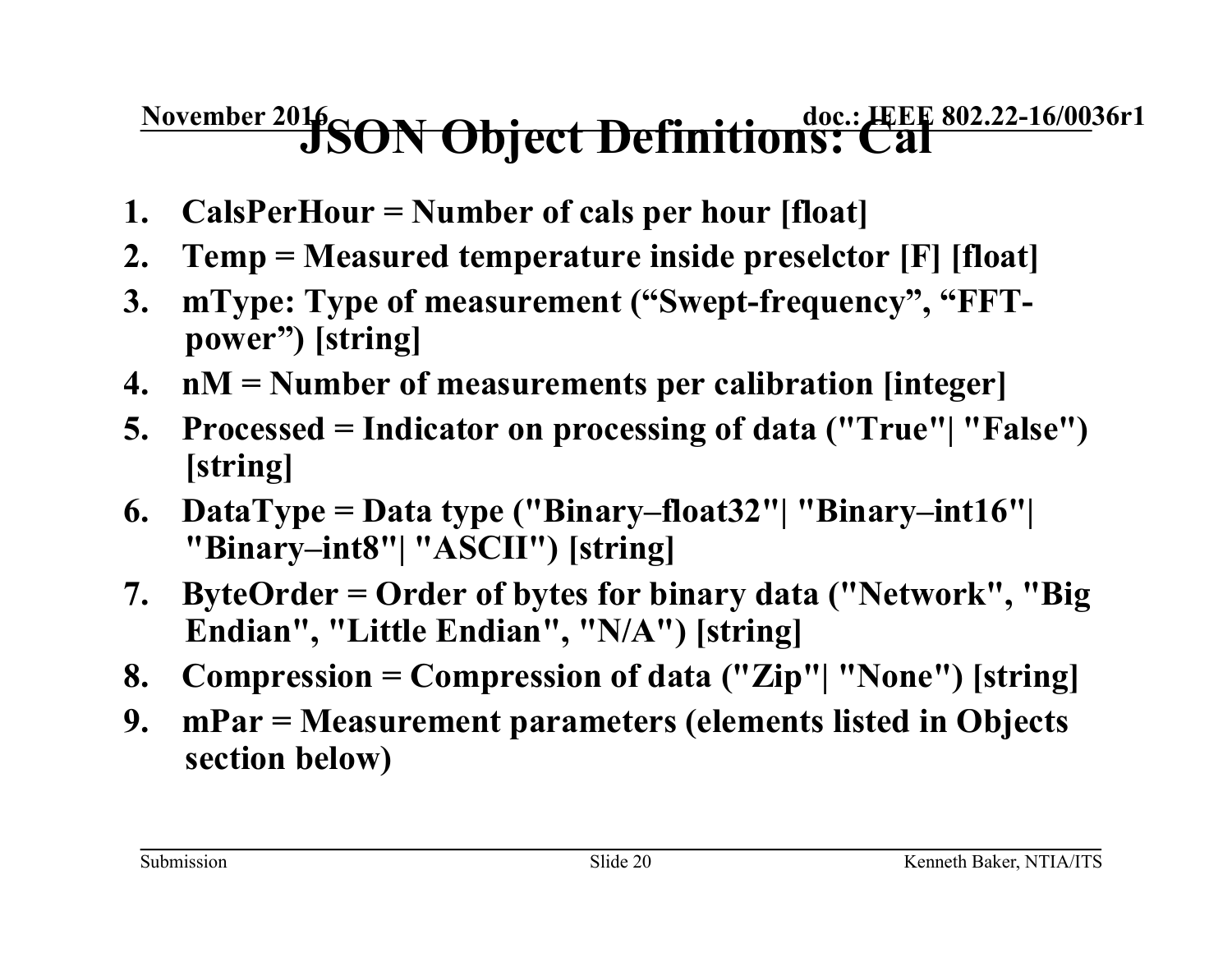# **November 2016 ON Object Definitions: mPar**

- **1. fStart = Start frequency [Hz] of sweep <Required for swept-freq> [float]**
- **2. fStop = Stop frequency [Hz] of sweep <Required for swept-freq> [float]**
- **3. n = Number of frequencies in sweep <Required for swept-freq> [float]**
- **4. td = Dwell time [s] at each frequency in a sweep <Required for sweptfreq> [float]**
- **5. Det = Detector: ("RMS"| "Positive" | "Peak" | "Average") <Required for swept-freq> [string]**
- **6. RBW = Resolution bandwidth [Hz] <Required for swept-freq> [float]**
- **7. VBW = Video bandwidth [Hz] <Required for swept-freq> [float]**
- **8. Atten = COTS sensor attenuation [dB] <Required for swept-freq> [float]**
- **9. SampleRate = Sampling rate [Samples/second] <Required for I/Q capture>**
- **10. fc = Center frequency [Hz] \Required for I/Q capture>**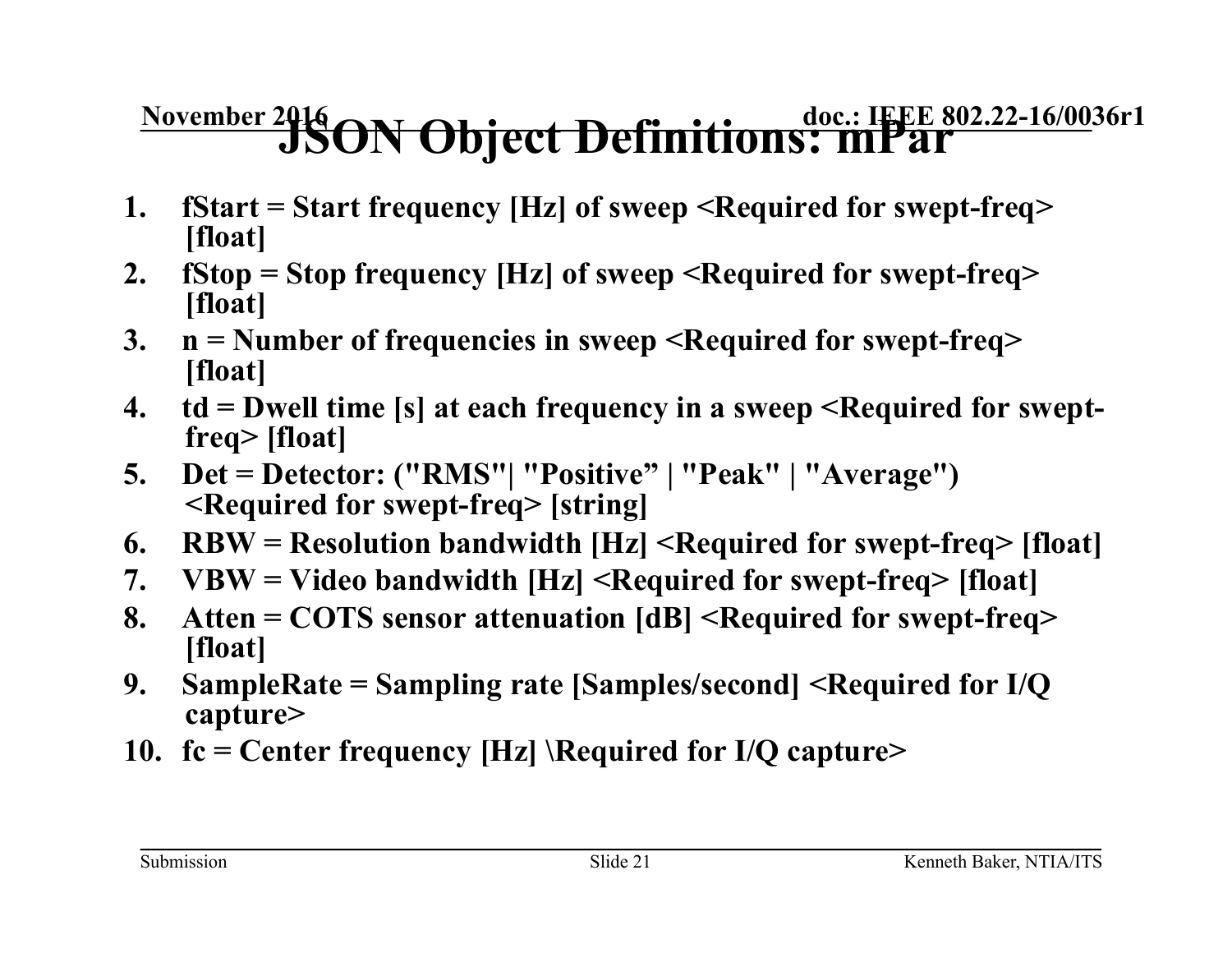# **LTE Decode**

- **Note: <System2Detect,fStart,fStop> determine the MSOD band for which we are capturing I/Q data. fc and CaptureEvent.sampFreq determine the bandwidth of the I/ Q samples. In the case of a swept frequency sensor, there could be several capture events corresponding to a single scan.**
- **Decode = Decoded LTE information**
- **algorithm = Algorithm used for detection ("coherent"|"matched-filter"|"cyclostationary")**
- **The following additional fields are relevant to the "coherent" scheme for LTE detection:** 
	- $-$  CellID = Cell identification number [integer]
	- $-$  SectorID = Sector identification [integer]
	- $-$  linktype = ("uplink" | "downlink")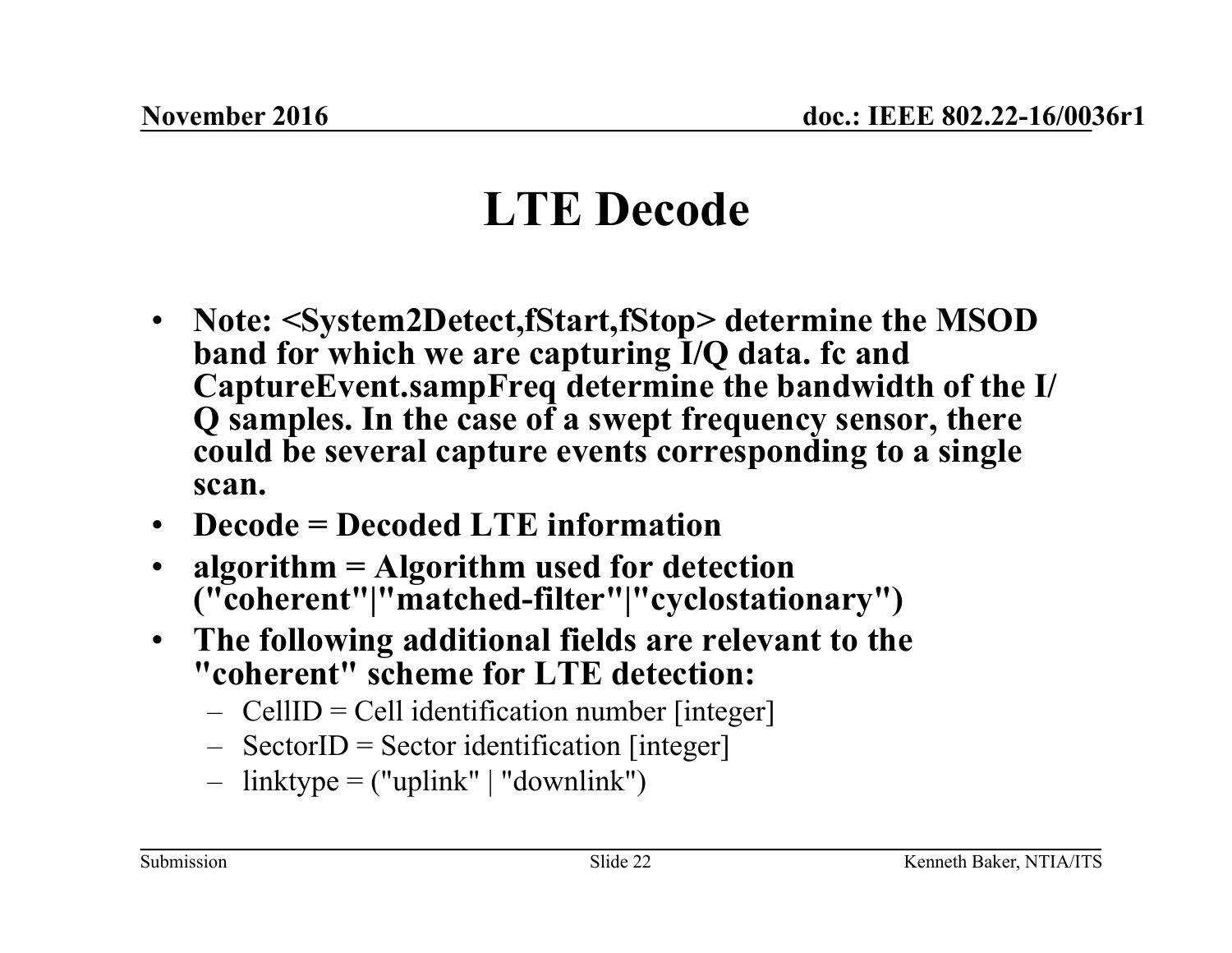#### **November 2016**

#### **doc.: IEEE 802.22-16/0036r1 Transfer Mechanism**

#### **Secure socket transport**

#### • **Socket Setup**

- The sensor is a pure client.
- The client initiates the connection to the server.

### • **HTTPS post**

– Sensors may also intermittently connect and POST data by connecting to the server

### • **Database (MSOD) Ingest Process**

– Not part of the transfer spec